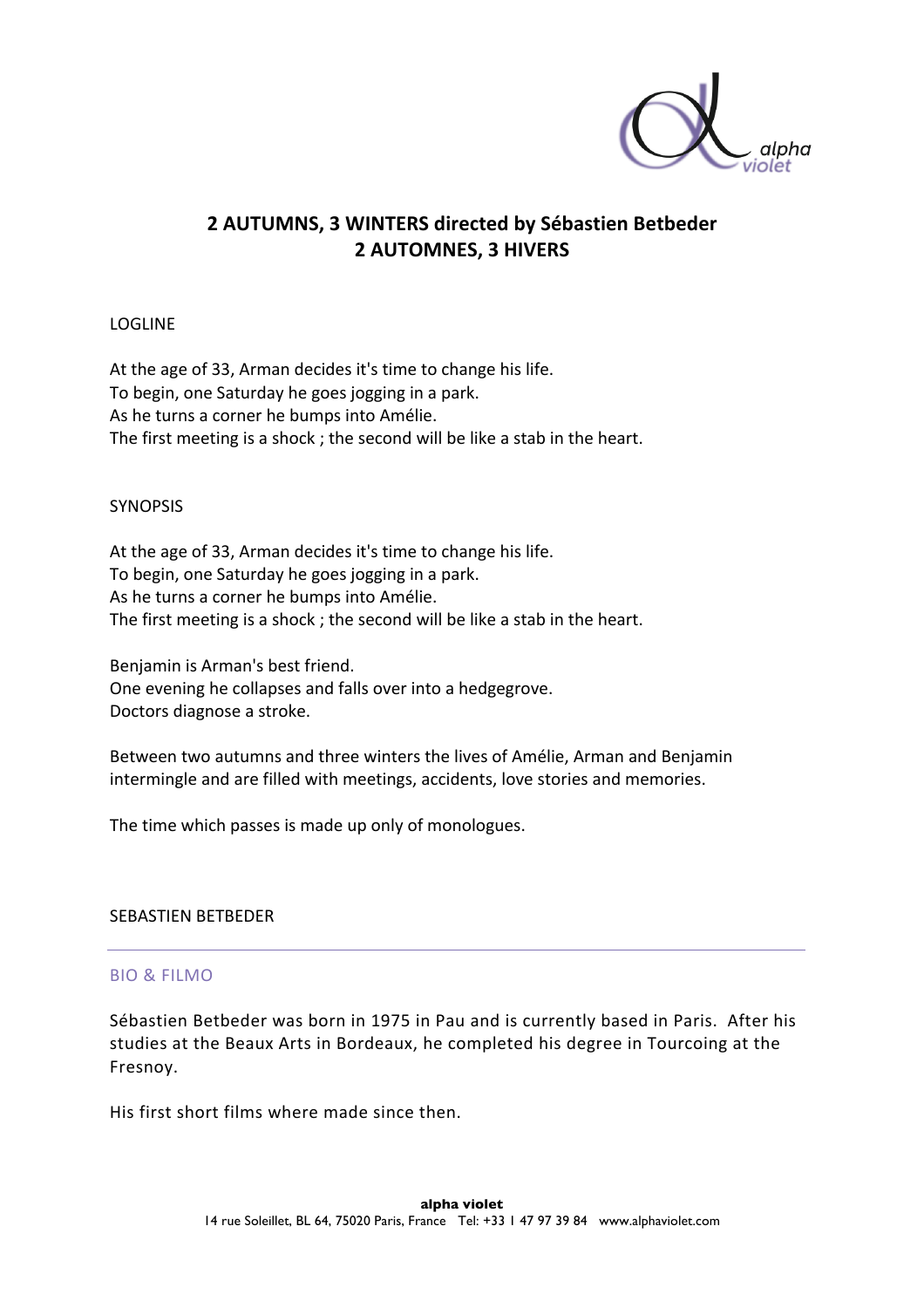

2013 2 Automnes, 3 Hivers (93') Cannes 2013 - Acid 2012 Les Nuits avec Théodore (67') Toronto - Contemporary Cinema Section 2012 Je suis une ville endormie (59') 2010 Yoshido (les autres vies) (53') 2008 La Vie lointaine (56') 2007 Nuage (81') Locarno - Official Competition 2006 Les Mains d'Andrea (38')

Director's Note

"2 Automnes 3 Hivers" was written from notes and memories of those who were important to me, of happy moments and testing times over the last two decades.

This material was the starting point for the characters in the film. I wanted the narrative to be dense, to alternate between serious, critical moments in the lives of these young people, and more incidental moments that have no real impact. I wanted to talk about death and shopping at the "Symply Market", about love and reality TV.

The chapter structure, the direct camera address, and the parentheses in the story turned out to be idyllic directorial decisions. An intimate and special relationship then emerges between the audience and the characters. Something magical and unique happens when the person on the screen looks at you and talks to you directly.

I wanted to make this film in order to share something of what the society in which I live is like; to bear witness – modestly – to an era that is coming to an end, to the changing way people relate to each other. We love differently in 2013, we have a different approach to death. We are increasingly less carefree.

But Arman, Amélie and Benjamin are against that way of being; they are determined to be happy all the time, to overcome the ambient sense of helplessness. 

In that respect, "2 Automnes 3 Hivers" is a comedy.

Sébastien Betbeder